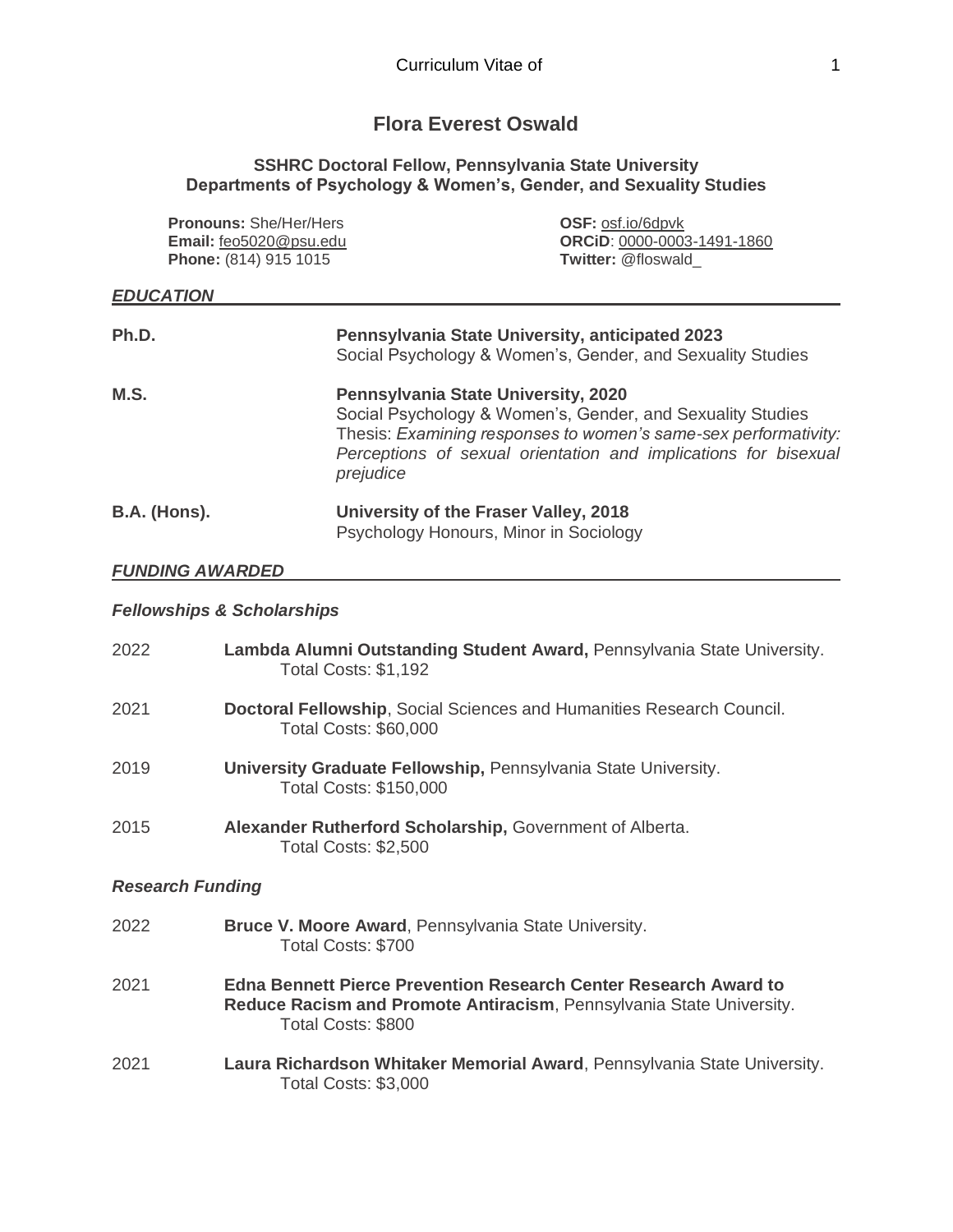| 2021 | Matthew Ryan Serafino Award, Pennsylvania State University.<br>Total Costs: \$2,200                |
|------|----------------------------------------------------------------------------------------------------|
| 2021 | Bruce V. Moore Award, Pennsylvania State University.<br>Total Costs: \$500                         |
| 2020 | Liberal Arts Funding Incentive Award, Pennsylvania State University.<br>Total Costs: \$500         |
| 2020 | Carolyn Wood Sherif Research Fund, Pennsylvania State University.<br>Total Costs: \$500            |
| 2019 | Miller Centennial Graduate Endowment, Pennsylvania State University.<br>Total Costs: \$500         |
| 2018 | <b>Student Led Research Grant, Kwantlen Polytechnic University.</b><br><b>Total Costs: \$1,500</b> |
| 2018 | Student Educational Enhancement Fund, Kwantlen Polytechnic University.<br>Total Costs: \$500       |

# *HONORS & AWARDS*

| 2022 | Diversity Graduate Travel Award, Society for Personality and Social<br>Psychology.                                 |
|------|--------------------------------------------------------------------------------------------------------------------|
| 2022 | <b>Graduate Travel Award, Society for Personality and Social Psychology.</b><br>(Declined)                         |
| 2021 | Diversity Graduate Student Conference Registration Award, Society for the<br>Psychological Study of Social Issues. |
| 2021 | LGBTQ+ Advocacy and Activism Academic Achievement Award,<br>Pennsylvania State University.                         |
| 2021 | Diversity Graduate Registration Award, Society for Personality and Social<br>Psychology.                           |
| 2021 | Graduate Registration Award, Society for Personality and Social Psychology.<br>(Declined)                          |
| 2020 | Dr. Susan R. Rankin Award for LGBTQ+ Advocacy and Activism,<br>Pennsylvania State University.                      |
| 2018 | Governor General's Silver Medal, Government of Canada.                                                             |
| 2018 | Psychology Department Outstanding Graduate Award, University of the<br>Fraser Valley.                              |
| 2018 | Social, Cultural, and Media Studies Outstanding Achievement Award,<br>University of the Fraser Valley.             |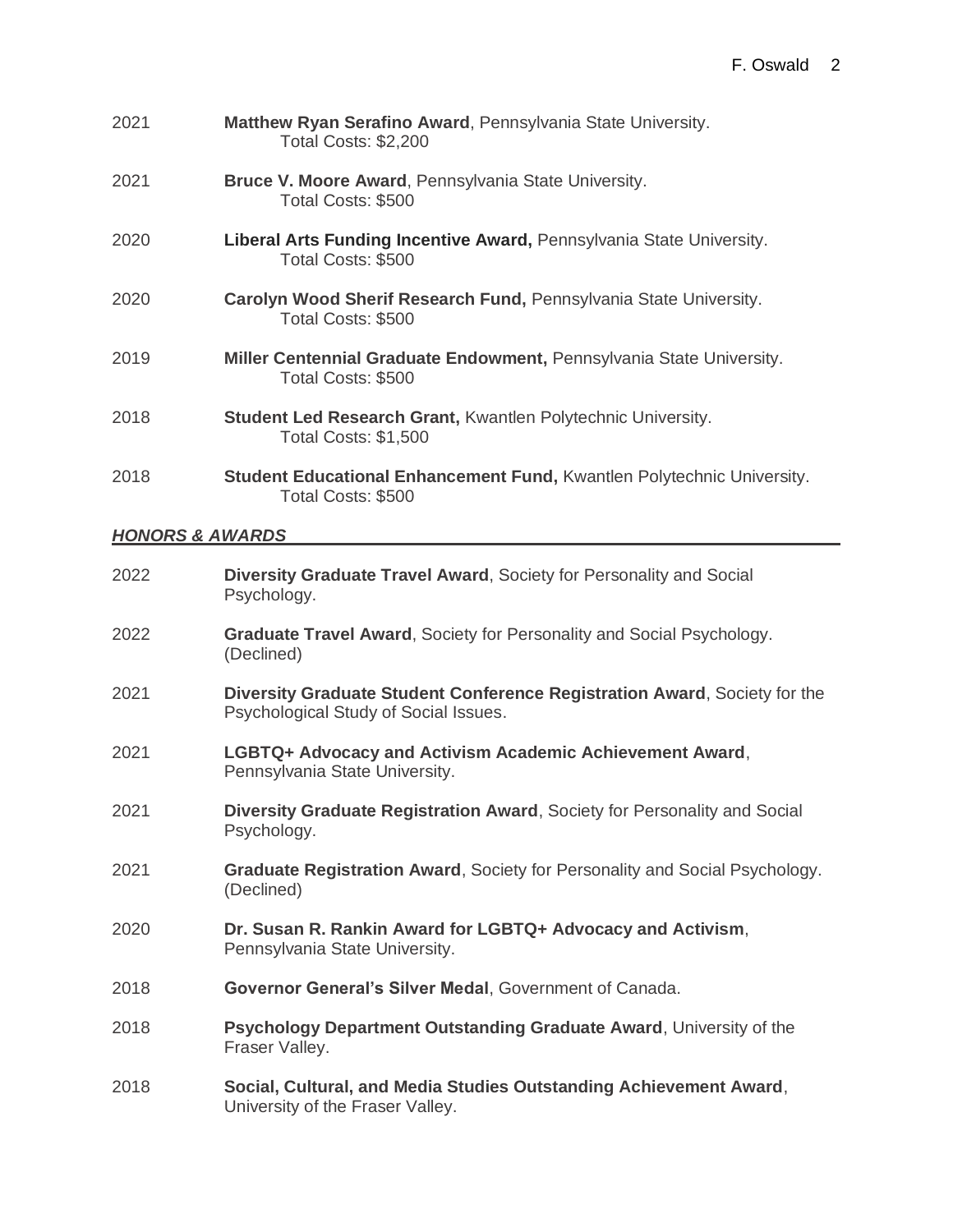### *REFEREED PUBLICATIONS*

*\* indicates undergraduate coauthor*

#### *Scholarly Articles*

- Griffin, J.W., & **Oswald, F**. (Accepted). A multilevel Bayesian meta-analysis of the body inversion effect: Evaluating controversies over headless and sexualized bodies. *Psychonomic Bulletin & Review*.
- Champion, A., **Oswald, F**., Khera, D., & Pedersen, C.L. (In press). Examining the gendered impacts of technology-facilitated sexual violence: A mixed methods approach. *Archives of Sexual Behavior*. https://doi.org/10.1007/s10508-021-02226-y
- **Oswald, F**., Champion, A., Khera, D., \*Young, M., & Pedersen, C.L. (In press). Stereotype application at the intersection of body shape, gender/sex, and sexual orientation. *The Journal of Sex Research*. https://doi.org/10.1080/00224499.2022.2026286
- **Oswald, F**., Stevens, S., Kruk, M., \*Murphy, C.I., & Matsick, J.L. (In press). Signaling sizeism: An assessment of body size-based threat and safety cues. *Analyses of Social Issues and Public Policy*. https://doi.org/10.1111/asap.12301
- Matsick, J.L., **Oswald, F**., & Kruk, M. (In press). Missing perspective: Marginalized groups in the social psychological study of social disparities. *Behavioral and Brain Sciences.* https://doi.org/10.1017/S0140525X21000601
- **Oswald, F**., Champion, A., Khera, D., \*Mitchell, J., & Pedersen, C.L. (In press). Bisexual stereotypes apply differently by body size: An assessment of bisexual prototypicality, trait application, and body size. *Journal of Bisexuality*. https://doi.org/10.1080/15299716.2021.1994905
- **Oswald, F**., Champion, A., \*Brown, K., \*Walton, K., & Pedersen, C.L. (In press). Revealing more than gender: Rigid gender-role beliefs and transphobia are related to engagement with fetal sex celebrations. *Psychology of Sexual Orientation and Gender Diversity*. https://doi.org/10.1037/sgd0000534
- **Oswald, F**., & Matsick, J.L. (In press). Understanding body size and bisexuality via Femme Theory: An investigation of self- and meta-perceptions of gender expression*. Fat Studies* [special issue on Fat Femininities]. https://doi.org/10.1080/21604851.2021.1970899
- Champion, A., **Oswald, F**., & Pedersen, C.L. (In press). Forcible, substance-facilitated, and incapacitated sexual assault among university women: A Canadian sample. *Journal of Interpersonal Violence*. https://doi.org/10.1177/0886260521991297
- **Oswald, F**., Champion, A., & Pedersen, C.L. (In press). The influence of body shape on impressions of sexual traits. *The Journal of Sex Research.* https://doi.org/10.1080/00224499.2020.1841723
- **Oswald, F**., Champion, A., Hughes, S., & Pedersen, C.L. (In press). In search of the appeal of the DILF*. Psychology & Sexuality.* https://doi.org/10.1080/19419899.2020.1769164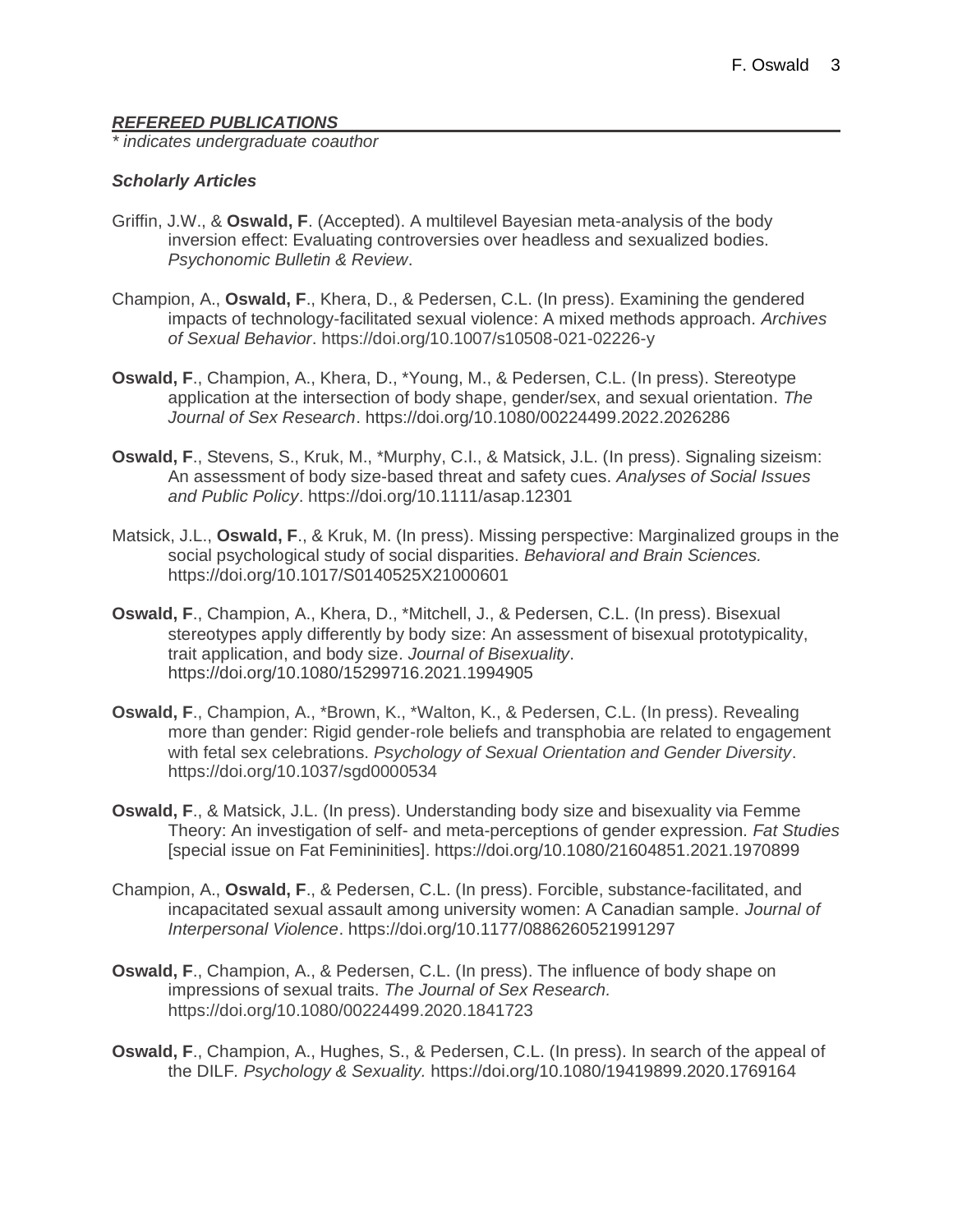- <sup>1</sup>Clark, J., <sup>1</sup>**Oswald, F**., & Pedersen, C.L. (2021). Flirting with gender: The complexity of gender in flirting behavior. *Sexuality & Culture, 25,* 1690-1706. https://doi.org/10.1007/s12119- 021-09843-8
- Matsick, J.L., <sup>1</sup>Kruk, M., <sup>1</sup>Oswald, F., & <sup>1</sup>Palmer, L. (2021). Bridging feminist psychology with open science: Feminist tools and shared values inform best practices for science reform. *Psychology of Women Quarterly* [special issue on Feminist Psychology and Open Science: Challenges and Opportunities], *45*(4), 412-429. https://doi.org/10.1177/03616843211026564
- **Oswald, F**., \*Khera, D., & Pedersen, C.L. (2021). The association of genital appearance satisfaction, penis size importance, and penis-centric masculinity to chronically discriminatory ideologies among heterosexual men*. Psychology of Men & Masculinities, 22*(4), 704-714. https://doi.org/10.1037/men0000360
- Skoda, K., **Oswald, F**., Shorter, L., & Pedersen, C.L. (2021). Perceptions of variation in female genitalia following labiaplasty. *The Journal of Sex Research, 58*(7), 943-950. https://doi.org/10.1080/00224499.2020.1808563
- **Oswald, F**., \*Khera, D., \*Walton, K., & Pedersen, C.L. (2021). Blatant sexual deception: Content, individual differences, and implications. *Personality and Individual Differences*, *183*, 111118*.* https://doi.org/10.1016/j.paid.2021.111118
- Champion, A., **Oswald, F**., & Pedersen, C.L. (2021). Technology-facilitated sexual violence & suicide risk: A serial mediation model investigating bullying, depression, perceived burdensomeness, and thwarted belongingness. *The Canadian Journal of Human Sexuality, 30*(1), 125-141. https://doi.org/10.3138/cjhs.2020-0044
- Skoda, K., **Oswald, F**., Brown, K., Hesse, C., & Pedersen, C.L. (2020). Showing skin: Tattoo visibility status, personality, sensation-seeking, and egalitarianism as predictors of sexual openness among women. *Sexuality & Culture, 24,* 1935-1956*.*  https://doi.org/10.1007/s12119-020-09729-1
- **Oswald, F**., & Matsick, J.L. (2020). Examining responses to women's same-sex performativity: Perceptions of sexual orientation and implications for bisexual prejudice. *Journal of Bisexuality, 20*(4), 417-455*.* https://doi.org/10.1080/15299716.2020.1820420
- Matsick, J. L., Wardecker, B. M., & **Oswald, F**. (2020). Treat sexual stigma to heal health disparities: Improving sexual minorities' health outcomes. *Policy Insights from the Behavioral and Brain Sciences*, *7*(2), 205-213. [special issue on Social Psychology and Social Issues]. https://doi.org/10.1177/2372732220942250
- **Oswald, F**., Lopes, A., Hesse, C., Skoda, K., & Pedersen, C.L. (2020). I'll show you mine so you'll show me yours: Motivations for photographic exhibitionism. *The Journal of Sex Research, 57*(5), 597-609*.* https://doi.org/10.1080/00224499.2019.1639036

<sup>1</sup> Equal authorship contribution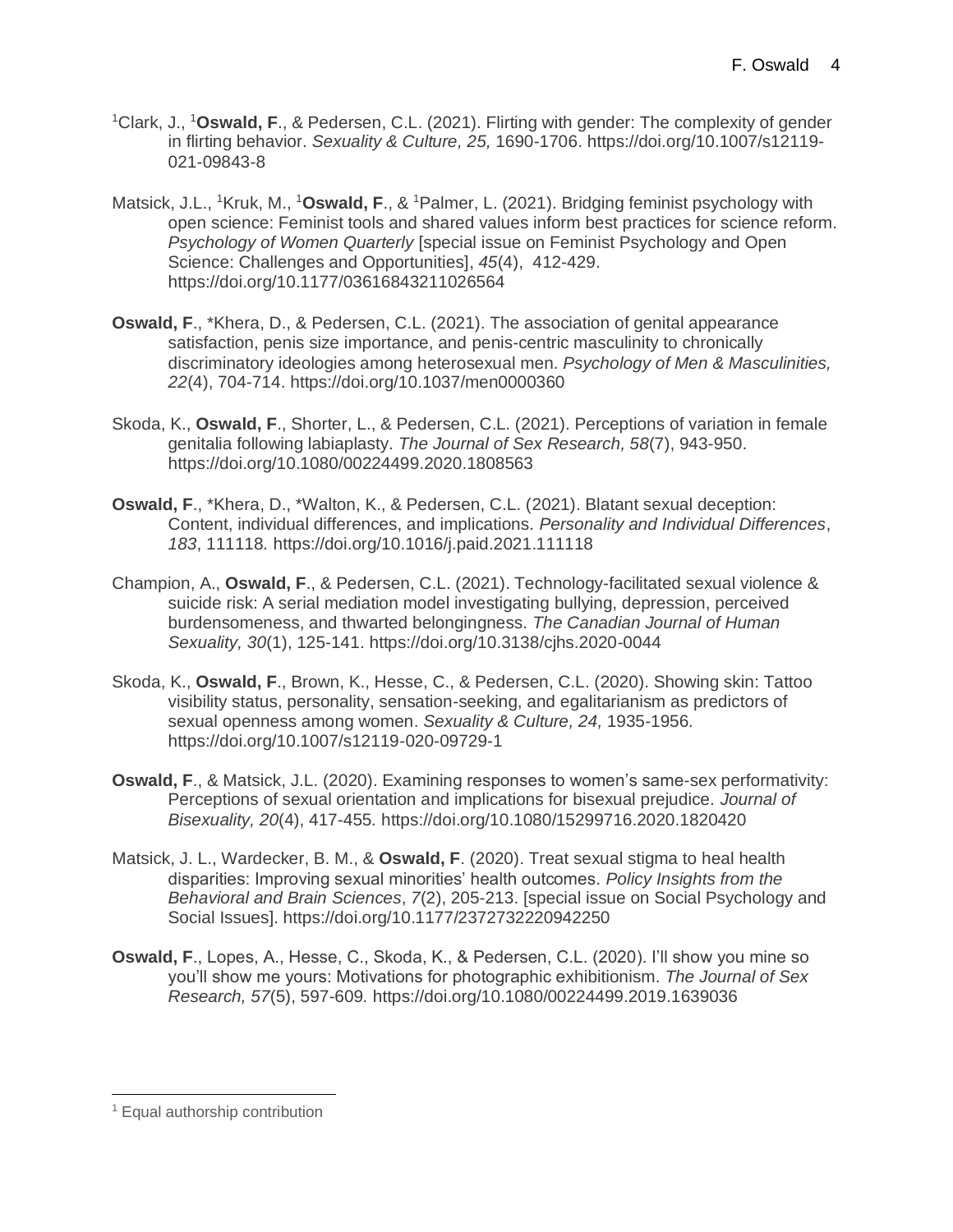#### *Consortium Authorship*

- Tierney, W., Hardy, J., Ebersole, C.R., Viganola, D., Clemente, E., Gordon, M., Hoogeven, S., Haaf, J., Dreber, A., Johannesson, M., Pfeiffer, T., Vaughn, L.A., DeMarree, K., Igou, E., Chapman, H., Gantman, A., Vanaman, M., Wylie, J., Storbeck, J., Andreychik, M.R., McPhetres, J., **Culture & Work Morality Forecasting Collaboration** [**Oswald, F**., & 212 others], & Uhlmann, E.L. (2021). A creative destruction approach to replication: Implicit work and sex morality across cultures. *Journal of Experimental Social Psychology, 93,* 104060. https://doi.org/10.1016/j.jesp.2020.104060
- Tierney, W., Hardy, J., Ebersole, C.R., Leavitt, K., Viganola, D., Clemente, E., Gordon, M., Dreber, A., Johannesson, M., Pfeiffer, T., **Hiring Decisions Forecasting Collaboration** [**Oswald, F**., & 193 others], & Uhlmann, E.L. (2020). Creative destruction in science. *Organizational Behavior and Human Decision Processes, 161,* 291-309. https://doi.org/10.1016/j.obhdp.2020.07.002

### *Book Reviews*

**Oswald, F**. (2021). Esther D. Rothblum (Ed.), The Oxford handbook of sexual and gender minority mental health. *Feminism & Psychology, 31*(3), 455-457*.* https://doi.org/10.1177/0959353520976020

#### *MANUSCRIPTS UNDER REVIEW*

- **Oswald, F**., \*Walton, K., Khera, D., Champion, A., & Pedersen, C.L. (Revised and resubmitted). *Evaluations of Black and White female genitalia by labiaplasty status: A preregistered contextualization, replication, and extension of findings on labial perceptions.*
- \*Hattie, D., **Oswald, F**., & Pedersen, C.L. (Under review). *The effects of male body esteem on self-perceived sexual desirability*.
- \*Cocking, C.L.M., **Oswald, F**., & Pedersen, C.L. (Under review). *Men's differential identification with female-perpetrated intimate partner victimization*.
- Hedgecoth, N., Albohn, D.N., **Oswald, F**., Strand, N., Brandenburg, J., Garrido, C., & Adams, R.B. (Under review). *The good, the bad, and the dominant: How conservatives and liberals see police and Black Lives Matter protestors.* [accepted proposal to Acta Psychologica Special Issue on Police Behaviors].

# *MANUSCRIPTS IN PREPARATION*

- **Oswald, F**., Pedersen, C.L., & Matsick, J.L. (In prep). *Gay men express greater body-based misogyny than heterosexual men: Criticism and disgust toward female genitalia.*
- **Oswald, F**., Johnson, K.L., & Adams, R.B. (In prep). *Walking away from dichotomous sexual orientation perception: Perceptions of bisexuality from minimal bodily cues*.
- **Oswald, F**., & Adams, R.B. (In prep). A feminist social vision: Attending to marginalized perceivers in person/people perception can improve translational impact.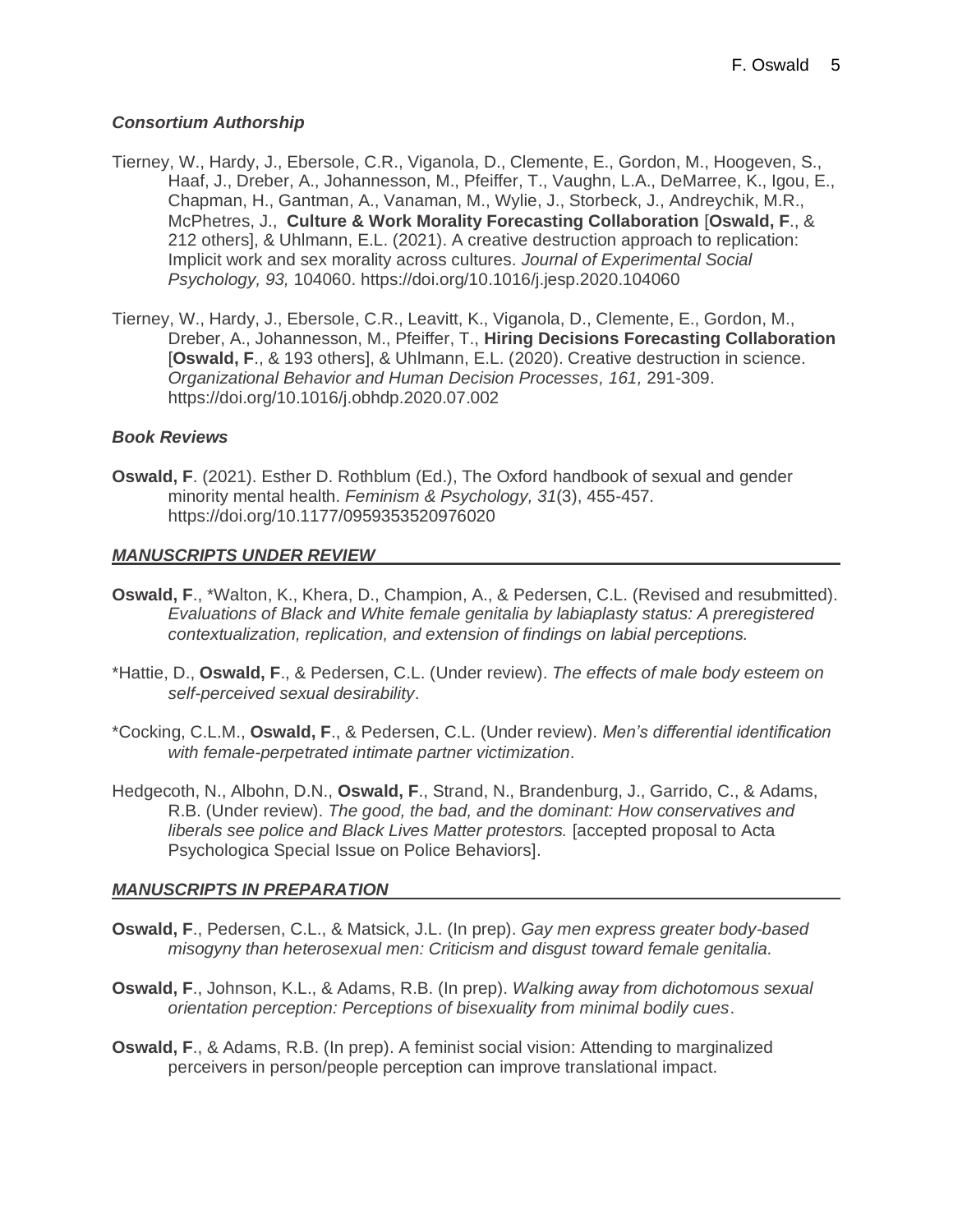- **Oswald, F**., & Matsick, J.L. (In prep). *Predicting women's engagement in same-sex performativity: Individual differences.*
- Champion, A., **Oswald, F**., Hughes, S., & Pedersen, C.L. (In prep). *Women's experiences and outcomes associated with the receipt of unsolicited genital images.*
- Stevens, S., **Oswald, F**., & Matsick, J.L. (In prep). *Identifying subgroups of women who engage in same-sex performativity: A latent class analysis of motivations.*
- Matsick, J.L., Palmer, L., Kruk, M., **Oswald, F**., & \*Ye, K. (In prep). *Benevolent and hostile heterosexism: A qualitative analysis of LGBTQ+ people's experiences*.

#### *CONFERENCE PRESENTATIONS*

*\* indicates undergraduate coauthor*

#### *Papers, Talks, & Symposia*

- **Oswald, F**., Pedersen, C.L., & Matsick, J.L. (2022, February). *Perceptions of female genitalia by sexual orientation: Gay men express greater body-based misogyny than their heterosexual counterparts*. Data blitz presented at the annual meeting of Annual Meeting of Society for Personality and Social Psychology, Sexuality Preconference, San Fransisco, California.
- **Oswald, F.**, Stevens, S.M., Kruk, M., \*Murphy, C.I., & Matsick, J.L. (2021, August). *Signaling sizeism: An assessment of body size-based threat and safety cues*. In J. L. Matsick (Chair), Interpreting and detecting stigma: Sizeism, heterosexism, and safety cues. Paper presented at the annual meeting of the Society for the Psychological Study of Social Issues. Online conference during COVID-19 pandemic.
- Stevens, S.M., **Oswald, F.**, Kruk, M., Palmer, L., & Matsick, J.L. (2021, August). *Hostile and benevolent heterosexism: Measuring LGBTQ+ people's experiences*. In J. L. Matsick (Chair), Interpreting and detecting stigma: Sizeism, heterosexism, and safety cues. Paper presented at the annual meeting of the Society for the Psychological Study of Social Issues. Online conference during COVID-19 pandemic.
- Hedgecoth, N., **Oswald, F**., Albohn, D., Strand, N., & Adams, R.B. (2021, August). *Political orientation shapes mental representations of police and BLM protestors*. Paper presented at the annual meeting of the Society for the Psychological Study of Social Issues. Online conference during COVID-19 pandemic.
- **Oswald, F**., & Matsick, J.L. (2021, March). *Perceptions of feminist research methods: Implications for systematic publication bias.* In N.J. Sabik (Chair), Feminist research methods and open science. Paper presented at the annual meeting of the Association for Women in Psychology. Online conference during COVID-19 pandemic.
- Matsick, J.L., Kruk, M., **Oswald, F**., & Palmer, L. (2021, March). *Bridging feminist psychology with open science: Shared values inform best practices*. In N.J. Sabik (Chair), Feminist research methods and open science. Paper presented at the annual meeting of the Association for Women in Psychology. Online conference during COVID-19 pandemic.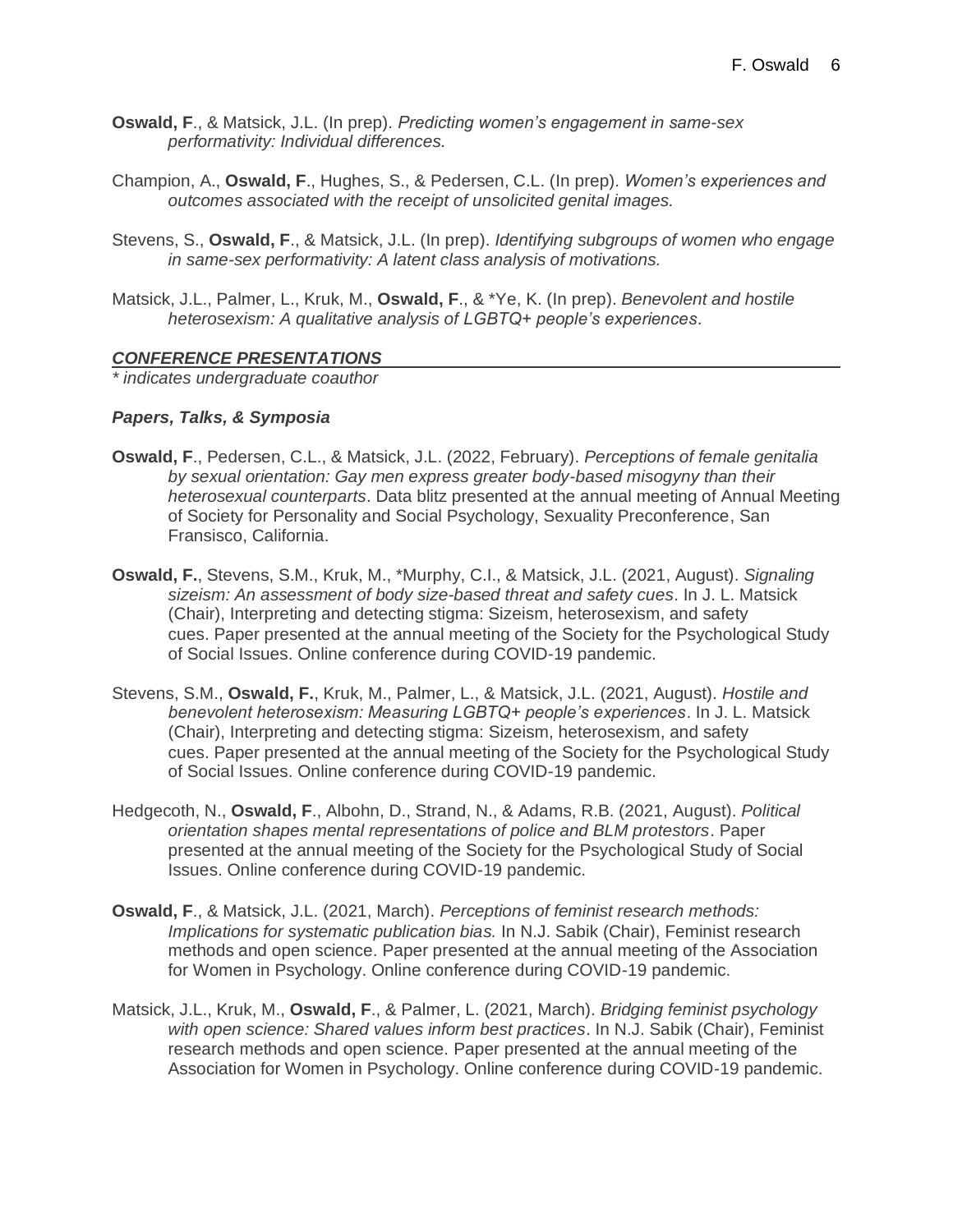- **Oswald, F**., Palmer, L., & Matsick, J.L. (2021, March). *Experiences of prejudice among bisexual women: The role of gender expression*. In J.L. Matsick (Chair), Studying sexual stigma with a feminist lens: Subtlety, multidimensionality, and intersectionality. Paper presented at the annual meeting of the Association for Women in Psychology. Online conference during COVID-19 pandemic.
- Palmer, L., Kruk, M., **Oswald, F**., & Matsick, J.L. (2021, March). *Contemporary experiences of heterosexism: Building a benevolence and hostility framework*. In J.L. Matsick (Chair), Studying sexual stigma with a feminist lens: Subtlety, multidimensionality, and intersectionality. Paper presented at the annual meeting of the Association for Women in Psychology. Online conference during COVID-19 pandemic.
- **Oswald, F**., Champion, A., \*Walton, K., \*Shorter, L., \*Khera, D., & Pedersen, C.L. (2020, November). *Blatant lying as sexual deception: Prevalence, correlates, and implications for contemporary consent discourses.* Virtual Brief Communication presented at 2020 Society for the Scientific Study of Sexuality. Online conference during COVID-19 pandemic.
- **Oswald, F**., Champion, A., \*Walton, K., \*Brown, K., & Pedersen, C.L. (2020, November). *Revealing more than gender: Ideological and attitudinal underpinnings of fetal sex celebrations.* Virtual Brief Communication presented at 2020 Society for the Scientific Study of Sexuality. Online conference during COVID-19 pandemic.
- Champion, A., **Oswald, F**., Hughes, S., & Pedersen, C.L. (2020, November). *Women's experiences and outcomes associated with the receipt of unsolicited genital imagery.* Virtual Brief Communication presented at 2020 Society for the Scientific Study of Sexuality. Online conference during COVID-19 pandemic.
- \*Khera, D., **Oswald, F.,** \*Hattie, D., & Pedersen, C. (2020, November). *Precarious manhood and masculinity ideology in predicting displays of physical aggression.* Virtual Brief Communication presented at 2020 Society for the Scientific Study of Sexuality. Online conference during COVID-19 pandemic.
- **Oswald, F**., Brown, K., \*Mavritsakis, C., & Pedersen, C.L. (2019, November). *The influence of irregular menstrual status on negative attitudes towards sexuality.* Paper presented at 2019 Annual Meeting of the Society for the Scientific Study of Sexuality, Denver, Colorado.
- \*Skoda, K., **Oswald, F**., \*Shorter, L., & Pedersen, C.L. (2019, November). *Perceptions of variation in female genitalia following labiaplasty.* Paper presented at 2019 Annual Meeting of the Society for the Scientific Study of Sexuality, Denver, Colorado.
- **Oswald, F**., \*Bates, M., \*de Winter, K., Janzen, J., & van de Wetering, S. (2019, May). *Hypothesis generation and confirmation bias in social interaction*. Paper presented at 2019 Annual Meeting of Northwest Cognition and Memory, Victoria, Canada.
- **Oswald, F**., Champion, A., Henry, J., Hughes, S., & Pedersen, C.L. (2018, November). *In search of the appeal of the DILF.* Paper presented at 2018 Annual Meeting of the Society for the Scientific Study of Sexuality, Montreal, Canada.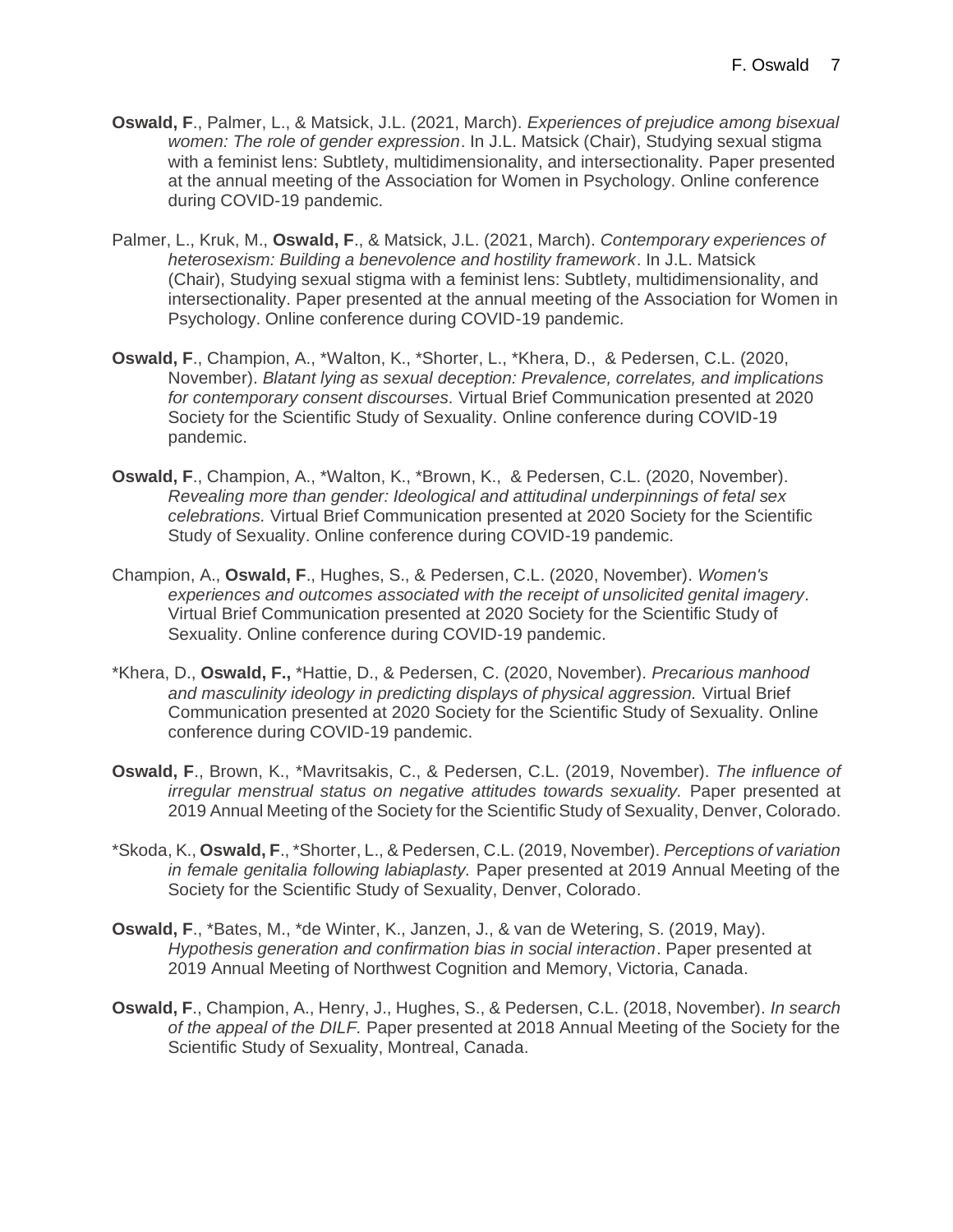- Champion, A.**, Oswald., F**., Hesse, C., & Hughes, S., Brown, K., Pedersen, C.L. (2018, November). *The influence of relationship status and sexual orientation on reputational punishment of other women's behaviour.* Paper presented at 2018 Annual Meeting of the Society for the Scientific Study of Sexuality, Montreal, Canada.
- Clark, J., **Oswald, F**., Brown, K., Henry, J., Hesse, C., Jacobs, H., & Pedersen, C.L. (2018, November). *Flirting with gender: Is gender-role ideology a predictor of flirting techniques?*  Paper presented at 2018 Annual Meeting of the Society for the Scientific Study of Sexuality, Montreal, Canada.
- Janzen, J., **Oswald, F**., Acreman, R., McCarthy, M., & van de Wetering, S. (2018, May). *Positive test strategies and confirmation bias in social assessment*. Paper presented at Connecting Minds, Richmond, Canada.

# *Posters*

- \*Reynolds, J., **Oswald, F**., Johnson, K.L., & Adams, R.B. (2022, February). *Perception of bisexuality from minimal bodily cues*. Poster presented at the annual meeting of Annual Meeting of Society for Personality and Social Psychology, Nonverbal Preconference, San Fransisco, California.
- \*Hooper, A., Hughes, S., **Oswald, F**., & Pedersen, C.L. (2021, November). *Surgical or cloth face mask influence on sexual attractiveness, personality, and sexuality-related traits*. Poster presented at 2021 Annual Meeting of the Society for the Scientific Study of Sexuality. Online conference during COVID-19 pandemic.
- \*Young, M., **Oswald, F**., Champion, A., Khera, D., & Pedersen, C.L. (2021, November). *Body perception and sexual orientation.* Poster presented at 2021 Annual Meeting of the Society for the Scientific Study of Sexuality. Online conference during COVID-19 pandemic.
- \*Walton, K., **Oswald, F**., Khera, D., Champion, A., & Pedersen, C.L. (2021, November). *Perceptions of female genitalia following labiaplasty: Replicating and extending findings.* Poster presented at 2021 Annual Meeting of the Society for the Scientific Study of Sexuality. Online conference during COVID-19 pandemic.
- \*Cocking, C., **Oswald, F**., & Pedersen, C.L. (2021, November). *Men's differential identification with female-perpetrated intimate partner victimization.* Poster presented at 2021 Annual Meeting of the Society for the Scientific Study of Sexuality. Online conference during COVID-19 pandemic.
- \*Hattie, D., **Oswald, F**., & Pedersen, C.L. (2021, November). *The effects of male body esteem on self-perceived sexual desirability.* Poster presented at 2021 Annual Meeting of the Society for the Scientific Study of Sexuality. Online conference during COVID-19 pandemic.
- \*Mitchell, J., **Oswald, F**., Khera, D., Champion, A., & Pedersen, C.L. (2021, November). *Body size and perceptions of bisexuality: Heterogenizing bisexual stereotypes*. Poster presented at 2021 Annual Meeting of the Society for the Scientific Study of Sexuality. Online conference during COVID-19 pandemic.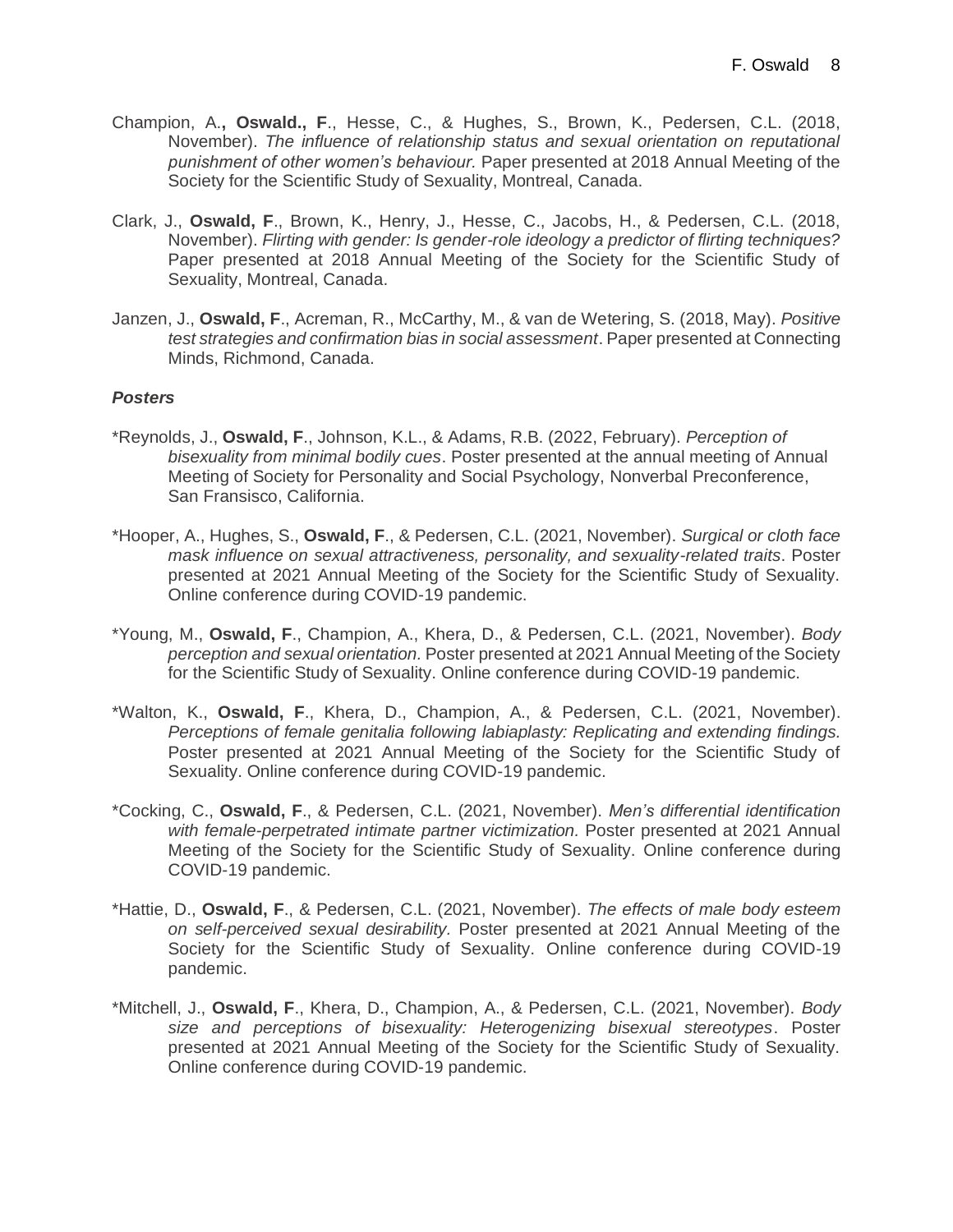- Champion, A., **Oswald, F**., & Pedersen, C.L. (2021, November). *Sexual minority stress and incapacitated sexual assault among university women in Western Canada*. Poster presented at 2021 Annual Meeting of the Society for the Scientific Study of Sexuality. Online conference during COVID-19 pandemic.
- Hughes, S., **Oswald, F**., \*Walton, K., & Pedersen, C.L. (2021, October). *Sex, body image, and precarious manhood: The influence of fatherhood status*. Poster presented at 2021 Canadian Sex Research Forum. Online conference during COVID-19 pandemic.
- \*Walton, K., **Oswald, F**., & Pedersen, C.L. (2021, October). *The impact of COVID-related disgust on attitudes toward marginalized groups*. Poster presented at 2021 Canadian Sex Research Forum. Online conference during COVID-19 pandemic.
- \*Khera, D., **Oswald, F**., & Pedersen, C.L. (2021, May). *Precarious manhood and penis-central masculinity are predictors of sexism*. Virtual Poster presented at 2021 Annual Meeting of the Association for Psychological Science. Online conference during COVID-19 pandemic.
- \*Murphy, C.I., **Oswald, F**., & Matsick, J.L. (2021, March). *A qualitative approach to intersectional stereotype content: Thinking across and within gender, sexuality, and weight*. Virtual Poster presented at 2021 Annual Meeting of Association for Women in Psychology. Online conference during COVID-19 pandemic.
- **Oswald, F**., & Matsick, J.L. (2021, February). *"It's damaging to queer people, but everyone is permitted the freedom to express sexuality": Bisexual women's perceptions of same-sex performativity.* Virtual Poster presented at 2021 Annual Meeting of Society for Personality and Social Psychology. Online conference during COVID-19 pandemic.
- **Oswald, F**., \*Murphy, C.I., & Matsick, J.L. (2021, February). *Stereotypes of gender and weight: A qualitative, intersectional analysis of gender differentiation.* Virtual Poster presented at 2021 Annual Meeting of Society for Personality and Social Psychology, Gender Preconference. Online conference during COVID-19 pandemic.
- **Oswald, F**., & Pedersen, C.L. (2020, February). *Size matters: Sexual trait attributions from body shape.* Poster presented at 2020 Annual Meeting of Society for Personality and Social Psychology, Sexuality Preconference, New Orleans, Louisiana.
- **Oswald, F**., & Matsick, J.L. (2020, February). *Gay, straight, or lying: Do heterosexual women's same-sex performances influence the perceived authenticity of bisexuality?* Poster presented at 2020 Annual Meeting of Society for Personality and Social Psychology, New Orleans, Louisiana.
- **Oswald, F**., Morrison, K.E., \*Brown, K., & Pedersen, C.L. (2019, November). *The influence of body shape on impressions of sexual traits.* Poster presented at 2019 Annual Meeting of the Society for the Scientific Study of Sexuality, Denver, Colorado.
- **Oswald, F**., Morrison, K.E., Clark, J., & Pedersen, C.L. (2019, November). *Breeding, female entrepreneurs: Exploring #bossbabe and the targeted demographics of multi-level marketing.* Poster presented at 2019 Annual Meeting of the Society for the Scientific Study of Sexuality, Denver, Colorado.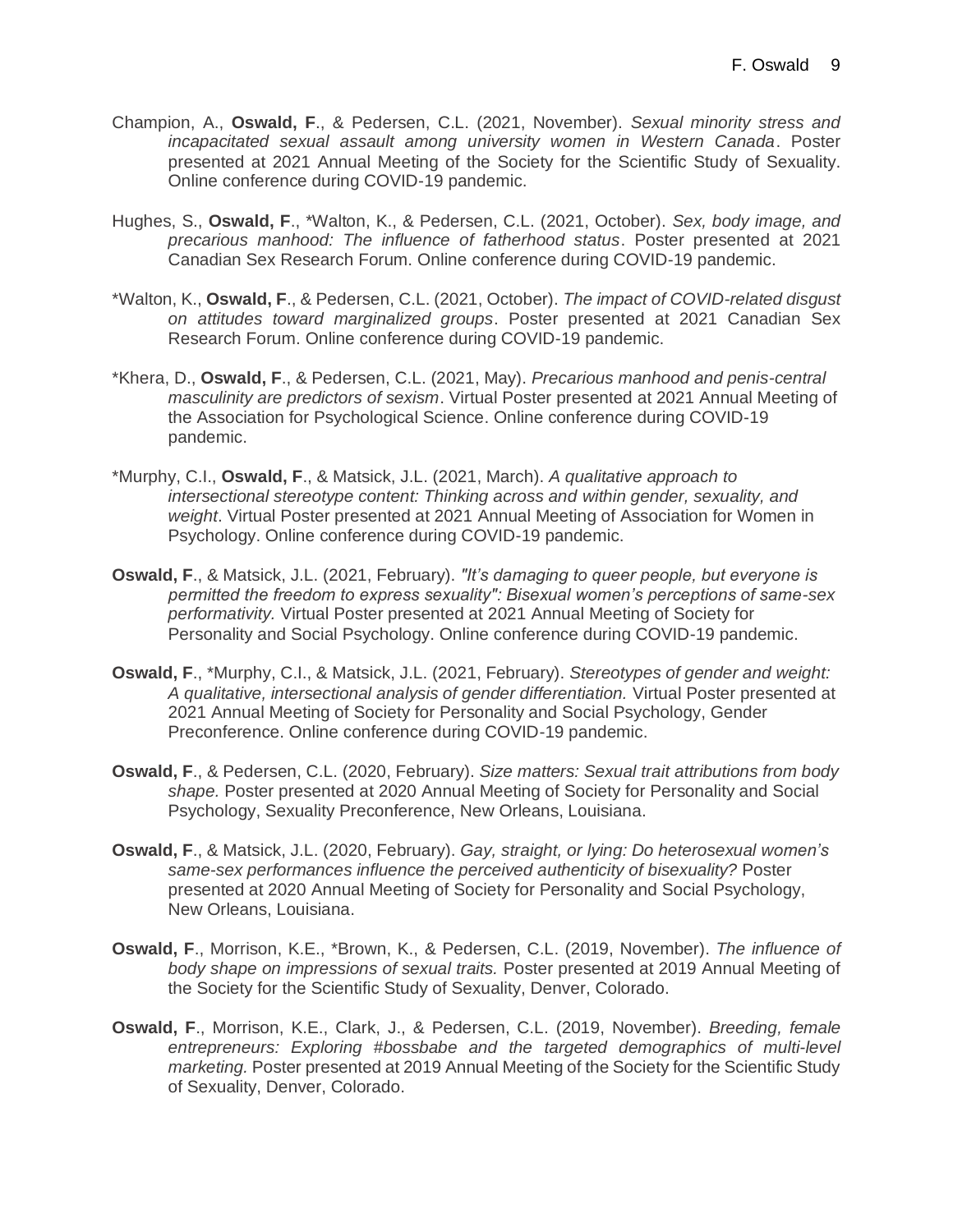- Morrison, K.E., **Oswald, F**., & Pedersen, C.L. (2019, November). *Dam it! The sexual health behaviors of WSW and WSWM.* Poster presented at 2019 Annual Meeting of the Society for the Scientific Study of Sexuality, Denver, Colorado.
- Lopes, A., **Oswald, F**., Hesse, C., Jacobs, H., Clark, J., Skoda, K., & Pedersen, C.L. (2018, November). *I'll show you mine so you'll show me yours: Motivations for Photographic Exhibitionism.* Poster presented at 2018 Annual Meeting of the Society for the Scientific Study of Sexuality, Montreal, Canada.
- McCarthy, M., Acreman, R., Janzen, J., **Oswald, F**., & van de Wetering, S. (2018, May). *What they say is all I need: The role of narratives in confirmation bias.* Poster presented at Connecting Minds, Richmond, Canada.

# *LABORATORY AFFILIATIONS*

Underrepresented Perspectives Lab, *Pennsylvania State University*. Graduate Fellow Director: Jes L. Matsick, Ph.D.

- Social Vision and Interpersonal Perception Lab, *Pennsylvania State University*. Graduate Affiliate Director: Reginald B. Adams, Jr., Ph.D.
- Observation & Research in Gender And Sexuality Matters Lab, *Kwantlen Polytechnic University*. Senior Research Assistant Director: Cory L. Pedersen, Ph.D.

Bias Investigations and Applied Science Lab, *University of the Fraser Valley.* Lab Coordinator & Researcher Director: Sven van de Wetering, Ph.D.

# *ADDITIONAL TALKS & OUTREACH*

#### *Invited Talks*

| 2021 | Speaker, Celebration of Research, Scholarship, and Creativity Across the Arts:<br>Student Engagement and Mentoring Panel. Kwantlen Polytechnic University.                                   |
|------|----------------------------------------------------------------------------------------------------------------------------------------------------------------------------------------------|
| 2021 | Guest Lecture, "Feminist social psychological approaches to studying fat".<br>University of Nebraska - Lincoln, Psychology Department, Psychology 288: The<br>Psychology of Social Behavior. |
| 2021 | Workshop Director, Qualtrics Bootcamp: Advanced Survey & Recruitment<br>Techniques. Kwantlen Polytechnic University, Psychology Department.                                                  |
| 2020 | Panelist & Speaker, Graduate School & Beyond Talk. Kwantlen Polytechnic<br>University, Psychology Department.                                                                                |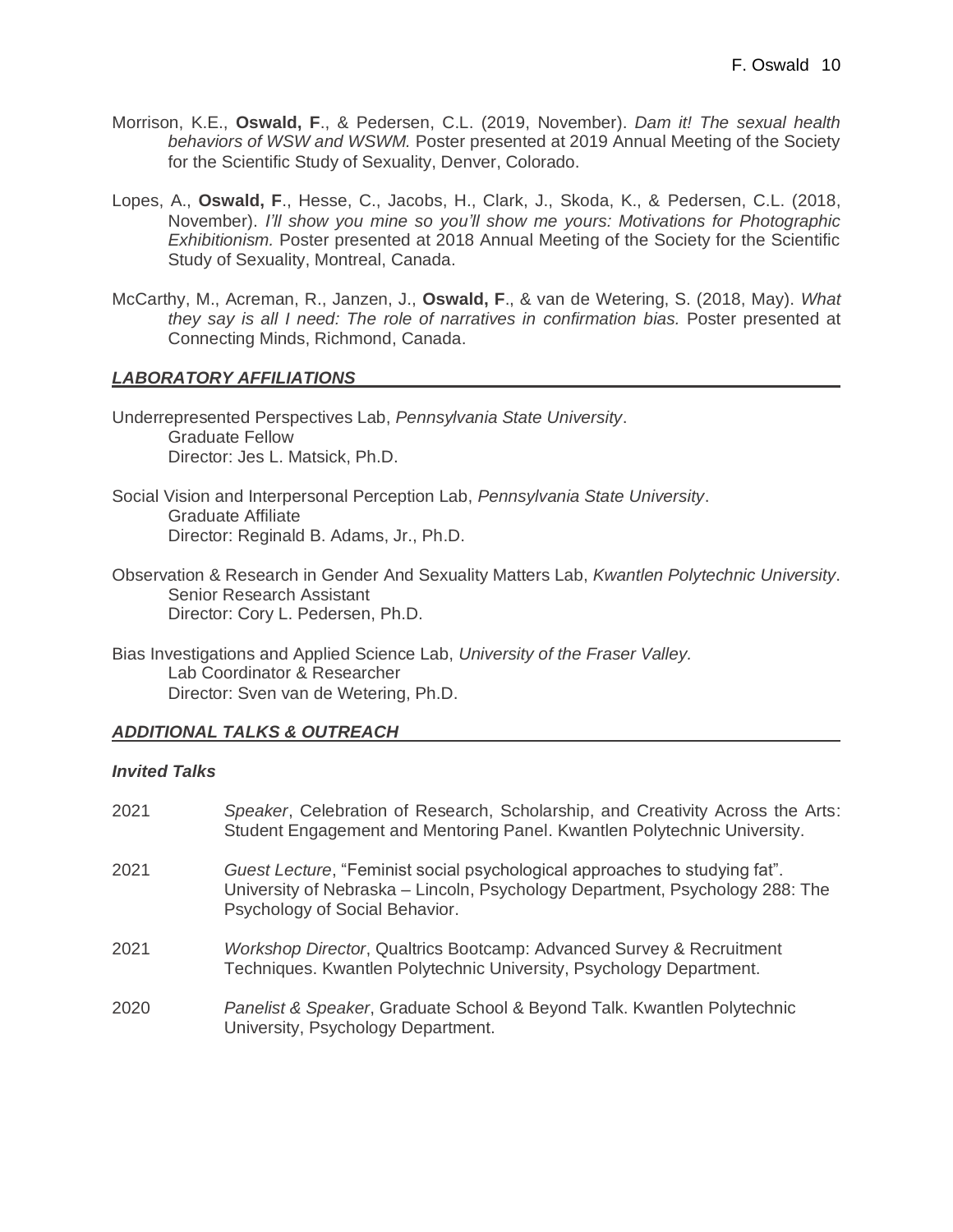- 2020 *Guest Lecture*, "Birth control and the politics of choics: What's in a choice?". Pennsylvania State University, Women's, Gender, and Sexuality Studies Department, Women's Studies/Biobehavioral Health 458: Critical Feminist Issues in Reproduction.
- 2019 *Guest Lecture*, "Gender and empowerment in multi-level marketing". University of the Fraser Valley Sociology Department, Sociology 355: Gender Relations and Social Issues.
- 2019 *Symposium Panelist and Speaker*, **"**Student Leadership: Building Resilience for Leadership". University of the Fraser Valley.
- 2017 *Symposium Panelist and Speaker*, "Does the Current Information Environment Contribute to Political Polarization?". University of the Fraser Valley.

#### *Internal Talks & Presentations*

- 2021 *Proseminar Speaker*, "Feminist Tools in Science Reform: Feminist Theory and Open Science". Pennsylvania State University, Social Psychology Area.
- 2019 *Presenter*, Teaching, Learning, Scholarship, & Research Symposium. Kwantlen Polytechnic University.
- 2018 *Presenter*, Student Research Day. University of the Fraser Valley.
- 2018 *Panelist & Speaker*, UFV Psychology Honours Talk*.* University of the Fraser Valley, Psychology Department.
- 2018 *Speaker*, Scholarly Sharing Initiative*,* University of the Fraser Valley.

# *Public Outreach*

"Men and women have skewed ideas about what a 'normal' vulva looks like." Flora Oswald & Cory L. Pedersen *Sex & Psychology* 

"Confirmation bias, naïve realism, and political tribalism." Flora Oswald & Sven van de Wetering *TEDx Abbotsford* \*featured in *Coursera* Social Psychology Massively Open Online Course

# *TEACHING & SUPERVISORY EXPERIENCE*

#### *Instructor of Record Positions*

#### **Pennsylvania State University,** *Department of Psychology*

Spring 2022 - Introductory Psychology (PSYCH 100) - World Campus Online Spring 2021 - Introductory Psychology (PSYCH 100) - World Campus Online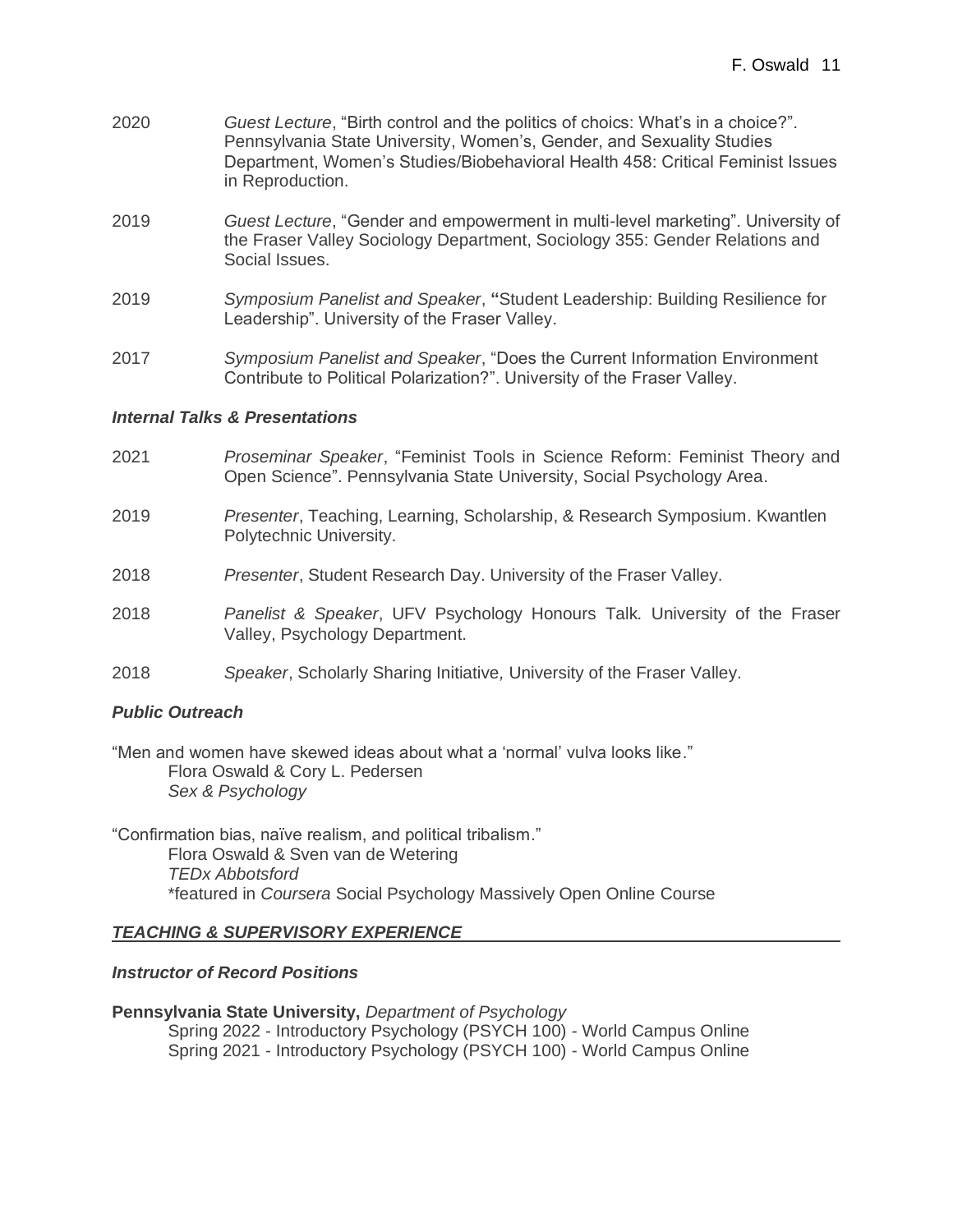# *Teaching Assistantship Positions*

**Pennsylvania State University,** *Department of Psychology* Fall 2020 - Basic Research Methods in Psychology (PSYCH 301) – Lab Instructor

**Pennsylvania State University,** *Department of Women's, Gender, and Sexuality Studies* Spring 2020 - Critical Feminist Issues in Reproduction (BBH/WMST 458)

#### *Course Development*

#### **University of the Fraser Valley,** *Department of Psychology*

Heuristics, Biases, and Critical Thinking – Developed with Sven van de Wetering, Ph.D.

This course takes an unusual perspective on critical thinking. While traditional critical thinking courses focus on the analysis of evidence and arguments, this course focuses on the person doing the evaluation of evidence and arguments. There is a huge literature pointing to biases in the way we interpret ambiguous information, and a smaller but still fairly convincing body of literature pointing to the tendency for people highly trained in conventional critical thinking skills to use those skills selectively to reinforce their own prejudices. This course acquaints students with this literature and points the way toward a new set of critical thinking skills based on overcoming these biases.

#### *Students Mentored*

*Pennsylvania State University – Undergraduate Research Assistants*

Jordan Reynolds (2021-22) Catherine I. Murphy (2020-21)

*Kwantlen Polytechnic University – Undergraduate Honors Thesis Students*

Madeline Young (2021-22) David Hattie (2020-21) \**Canadian Psychological Association Award for Excellence in an Undergraduate Thesis* Cydney Cocking (2020-21) \**Canadian Psychological Association Award for Excellence in an Undergraduate Thesis*

# *CONSULTING EXPERIENCE*

**Pennsylvania State University**, *Eberly College of Science Office for Diversity and Inclusion* Summer 2020 – Communications Consultant *Description*: Searched, catalogued, and reviewed the literature on diversity and inclusion in STEM to support the development of a resource website.

**Pennsylvania State University**, *Eberly College of Science Office for Diversity and Inclusion* Summer 2020 – Launch Program Consultant *Description*: Contributed to the development of diversity and leadership initiatives for faculty retention.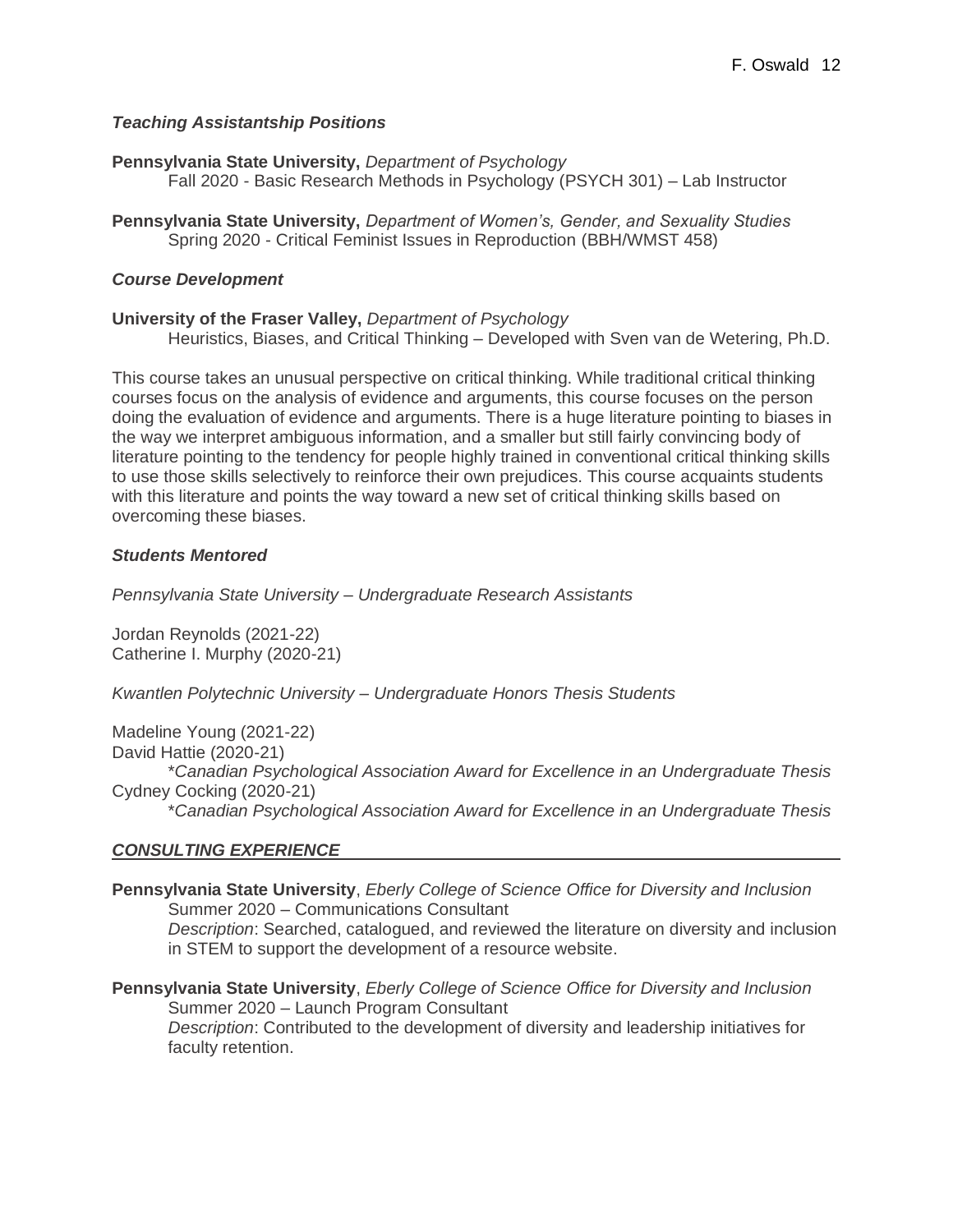# *PROFESSIONAL DEVELOPMENT TRAININGS & WORKSHOPS ATTENDED*

| 2021 | Graduate Student Online Teaching Certificate   Pennsylvania State University. |
|------|-------------------------------------------------------------------------------|
| 2020 | Building Trans Inclusive Digital Spaces for College Students   Pennsylvania   |
|      | State University.                                                             |
| 2020 | Assessing the Built Environment for Physical Activity Course   University of  |
|      | Pennsylvania Built Environment Assessment Training Institute.                 |
| 2020 | <b>COVID-19 Contact Tracing Certificate   Johns Hopkins University.</b>       |
| 2020 | Peer Review Training   APA Association of Graduate Students.                  |
| 2019 | Transgender & Gender Inclusion Workshop   Pennsylvania State University.      |
| 2019 | Fundamentals of Grant Writing Workshop   Pennsylvania State University.       |
| 2019 | Safer Spaces LGBTQA+ Inclusion Workshop   Pennsylvania State University.      |
| 2019 | Essentials of Online Teaching Course   Pennsylvania State University.         |
| 2019 | R Bootcamp   Pennsylvania State University.                                   |
| 2019 | R for Data Science Certificate   Microsoft.                                   |
|      |                                                                               |

#### *SERVICE*

# *Service to Profession*

#### *Editoral & Advisory Service*

Article Editor – SAGE Open Student Advisory Board – Psychology of Women Quarterly

#### *Ad Hoc Reviewer*

Sexuality & Culture • Journal of Sex Research • Gender and Violence • Journal of Homosexuality • Archives of Sexual Behavior • Psychology & Sexuality • Law & Human Behavior • Current Psychology • Journal of Lesbian Studies • PLOS One • SAGE Open • Journal of Sexual Aggression • Feminism & Psychology • Canadian Journal of Human Sexuality • Evolutionary Psychology • Psychology of Women Quarterly

# *Grant Reviewer*

Association for Psychological Science Student Grant Competition (2020, 2021)

#### *Award Reviewer*

Association for Psychological Science Student Awards (2021) Society for Personality and Social Psychology Student Awards (2021) Society for Personality and Social Psychology Diversity Undergraduate Awards (2021)

#### *Abstract Reviewer*

Association for Women in Psychology Conference (2021) APA Division 9: Society for the Psychological Study of Social Issues Section, American Psychological Association Convention (2021, 2022) Society for the Psychological Study of Social Issues Virtual Conference (2021, 2022)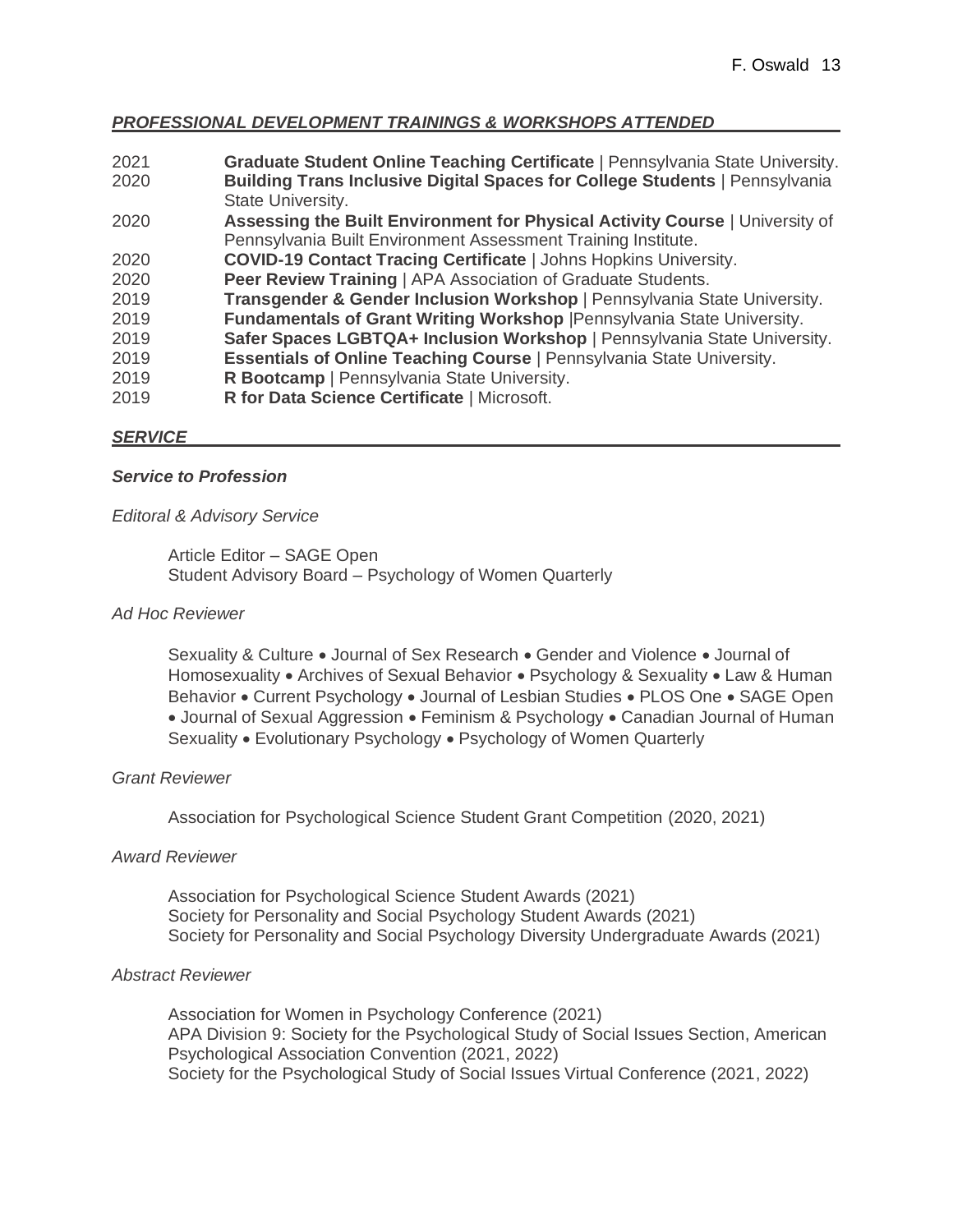# *University & Departmental Service*

*Pennsylvania State University, Department of Women's, Gender, & Sexuality Studies*

2021 Member at Large, Graduates in Women's, Gender, & Sexuality Studies

*Pennsylvania State University, Department of Psychology*

2020-21 Undergraduate Research Exhibition Judge 2020 Graduate Student Recruitment Coordinator

*Pennsylvania State University, Center for Sexual and Gender Diversity*

2021 Artz-Strickler Arts & Architecture Scholarship Reviewer

*Kwantlen Polytechnic University, Department of Psychology*

2018 Connecting Minds Conference Organizing Committee Member

# *Volunteer Service*

| 2021-22 |  | <b>Graduate Mentor   Next Gen Psych Scholars.</b> |
|---------|--|---------------------------------------------------|
|---------|--|---------------------------------------------------|

- 2021-22 **Graduate Mentor** | Penn State First Generation Advocates.
- 2020-22 **Peer Mentor** | Penn State Department of Psychology.
- 2020-22 **Digital Transcriber** | Smithsonian Museum.
- 2019-21 **Peer Educator** | Penn State Center for Sexual and Gender Diversity.
- 2019-21 **Graduate Mentor** | Penn State Center for Sexual and Gender Diversity.
- 2019 **Discussion Group Facilitator** | Penn State Center for Sexual and Gender Diversity.

# *SELECTED PRINT COVERAGE*

"Legal reform is needed to protect young women from the growing threats of online sexual violence". *The Conversation*.

"Penis-centric views of masculinity are linked to prejudiced attitudes toward women, according to a new study". *PsyPost*.

"People make inferences about a person's sexual traits based on their body shape". *PsyPost*. "People think surgically altered labia look more 'normal' than natural labia". *Business Insider*.

"The appeal of the DILF: Why men who have children are sexy". *Sex & Psychology.*

"Why women are attracted to DILFs". *VICE Media*.

"The science behind the thirst for DILFs". *MEL Magazine*.

"Why do so many men send unsolicited dick pics?". *Men's Health.*

"The war on (unwanted) dick pics has begun". *The Guardian.*

"This study reveals some embarrassing truths about dick pic senders". *VICE Media.* 

"Men who send unsolicited dick pics are bigger narcissists, study finds". *VICE Media.*

# *PROFESSIONAL AFFILIATIONS & MEMBERSHIPS*

Society for Personality and Social Psychology.

Society for the Improvement of Psychological Science.

Society for the Psychological Study of Social Issues.